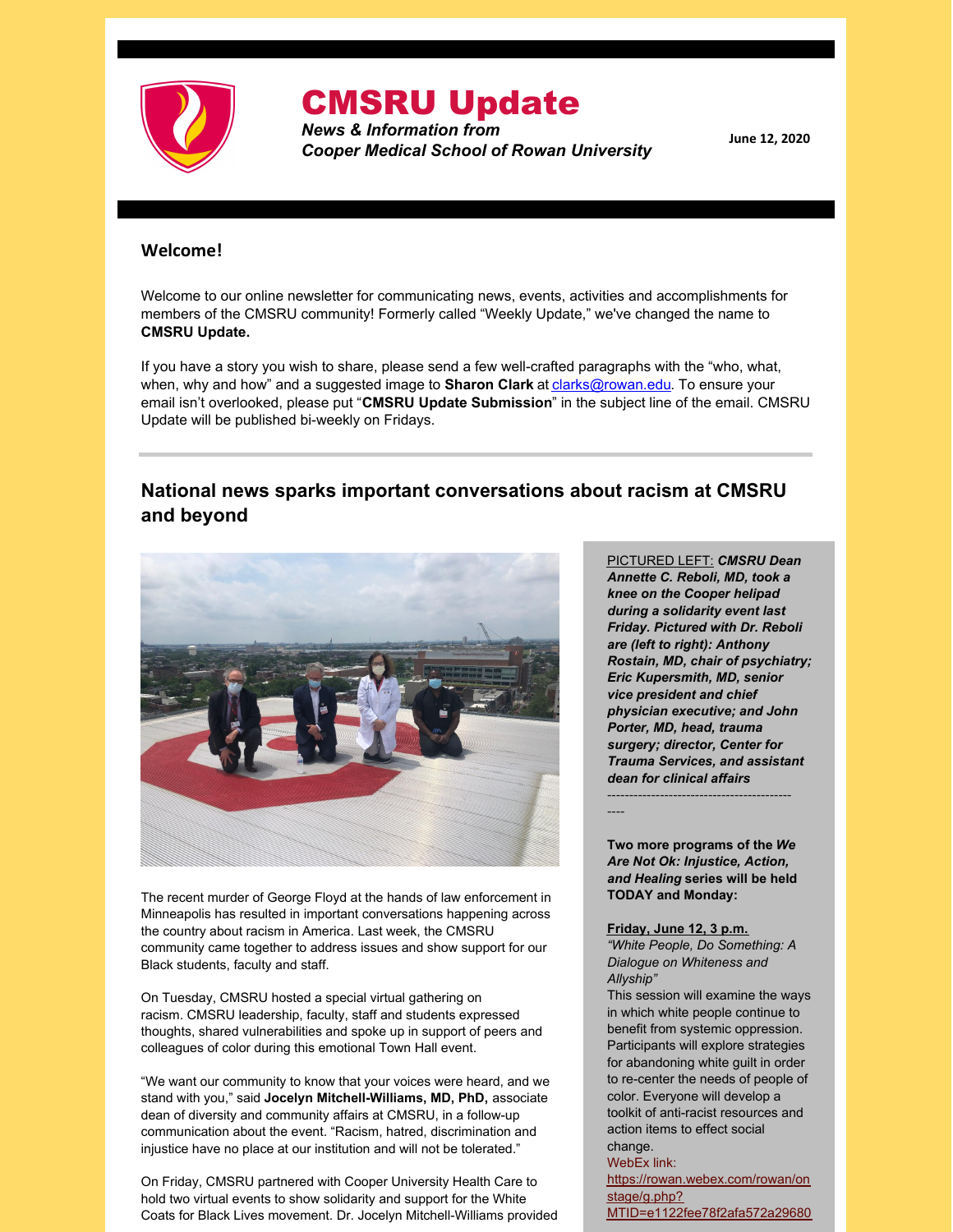brief remarks, then led hundreds of people – CMSRU students, doctors, nurses and employees from the health system – in taking a knee in silence for 8 minutes and 46 seconds. The CMSRU/Cooper event was one of hundreds such events held across the nation.

In addition, Rowan University's Office of Diversity, Equity and Inclusion launched an ongoing series, **We Are Not OK: Injustice, Action, and Healing**. The first program in the series, *"The Match that Lit the Flame: Unpacking Systemic Racism, Policing, and [Resistance,"](https://www.youtube.com/watch?v=DHQJPo7fCzA&feature=emb_title)* **was held June 4 and can be [viewed](https://www.youtube.com/watch?v=DHQJPo7fCzA&feature=emb_title) here.** CMSRU student **Marie-Ange [Munyemana](https://www.youtube.com/watch?v=ukkWWhh4EOk&feature=emb_title)** was a panelist for the second program, *"I Can't Breathe: Discussion of Racial Battle Fatigue, Trauma, and Self-Care,"* which was held this past [Monday](https://sites.rowan.edu/diversity-equity-inclusion/index.html) and can be viewed her[e.](https://sites.rowan.edu/diversity-equity-inclusion/index.html) And yesterday, *"Speaking Truth to Power through Pedagogy: Anti-Racist Teaching in Higher Education,"* was presented. **The link to [yesterday's](https://sites.rowan.edu/diversity-equity-inclusion/index.html) meeting will be available soon on Rowan's Office of Diversity, Equity and Inclusion website.**

"The events of the past couple of weeks have brought to the forefront many critical issues about racism that we must address and that have been festering for centuries we must address," explains **Annette C. Reboli, MD,** dean of CMSRU. "In the coming weeks and months, we will be heeding the call to action and taking concrete steps to build a more inclusive and anti-racist culture. Not only is it a moral imperative that resonates with our mission, but also a public health emergency. Watch for future announcements from CMSRU's Office of Diversity and Community Affairs for opportunities to get involved."

# **CMSRU employees participate in virtual Town Hall**

This week, CMSRU employees logged on to WebEx for a virtual Town Hall meeting. Two big topics of conversation were racism, and employees' reentry into the building.

Dean Reboli opened the meeting with a moment of silence to recognize George Floyd and other Black victims of violence at the hands of law enforcement officers. She reiterated CMSRU's position that racism and discrimination will not be tolerated, and outlined steps CMSRU is planning to take to build a more inclusive and anti-racist culture at CMSRU.

9dc74f518

#### **Monday, June 15, 3 p.m.**

*"Where Do We Go From Here? Navigating Campus and Community"* This session completes series and will provide participants with an opportunity to engage in problemsolving strategies in collaboration with key community constituents. Participants will be provided with a tool to facilitate their action planning. WebEx link:

[https://rowan.webex.com/rowan/on](https://rowan.webex.com/rowan/onstage/g.php?MTID=ea0dd25612d224ba5b2156897146863c6) stage/g.php? MTID=ea0dd25612d224ba5b2156 897146863c6



The conversation then moved to employees' current work situation. Dean Reboli acknowledged the diligence and hard work of CMSRU employees, who adapted quickly during the pandemic and stay-at-home orders to ensure continuity in CMSRU's medical education program and other school activities.

Dean Reboli noted that although the Governor of New Jersey has lifted stay-at-home orders, there are still a number of restrictions in place. CMSRU, she said, would follow Rowan University's guidance on re-entry into the building. Many modifications will be made, including both the physical space and with scheduling, to ensure the health and safety of all – students and employees, alike. CMSRU's physical work and learning spaces are now being evaluated for modifications, and each department has been tasked with creating a phased-in return-to-work plan.

Employees had the opportunity to submit questions and feedback during the Town Hall. Another meeting will be scheduled soon. Watch your email for details.



**News and Announcements**

The CMSRU Office of Diversity and Community Affairs, in collaboration with the Center for Humanism,

Professionalism, Medical Ethics, and Law, is soliciting stories from providers, nurses, staff, and students about racism in health care and our fight to create an anti-racist culture at Cooper and in our communities. These will be shared in a special issue of the Center for Humanism's newsletter to be published in the coming weeks.



June is Pride Month, a month to celebrate LGBTQ members of our community!

At CMSRU, the LGBTQ + Ally student group has an active membership committed to fostering an environment in which diversity is celebrated and addressing the need for allies of the lesbian, gay, bisexual, transgender, and questioning (LGBTQ) community among medical professionals. The group facilitates opportunities for students and clinicians to learn how to better care and advocate for the needs of